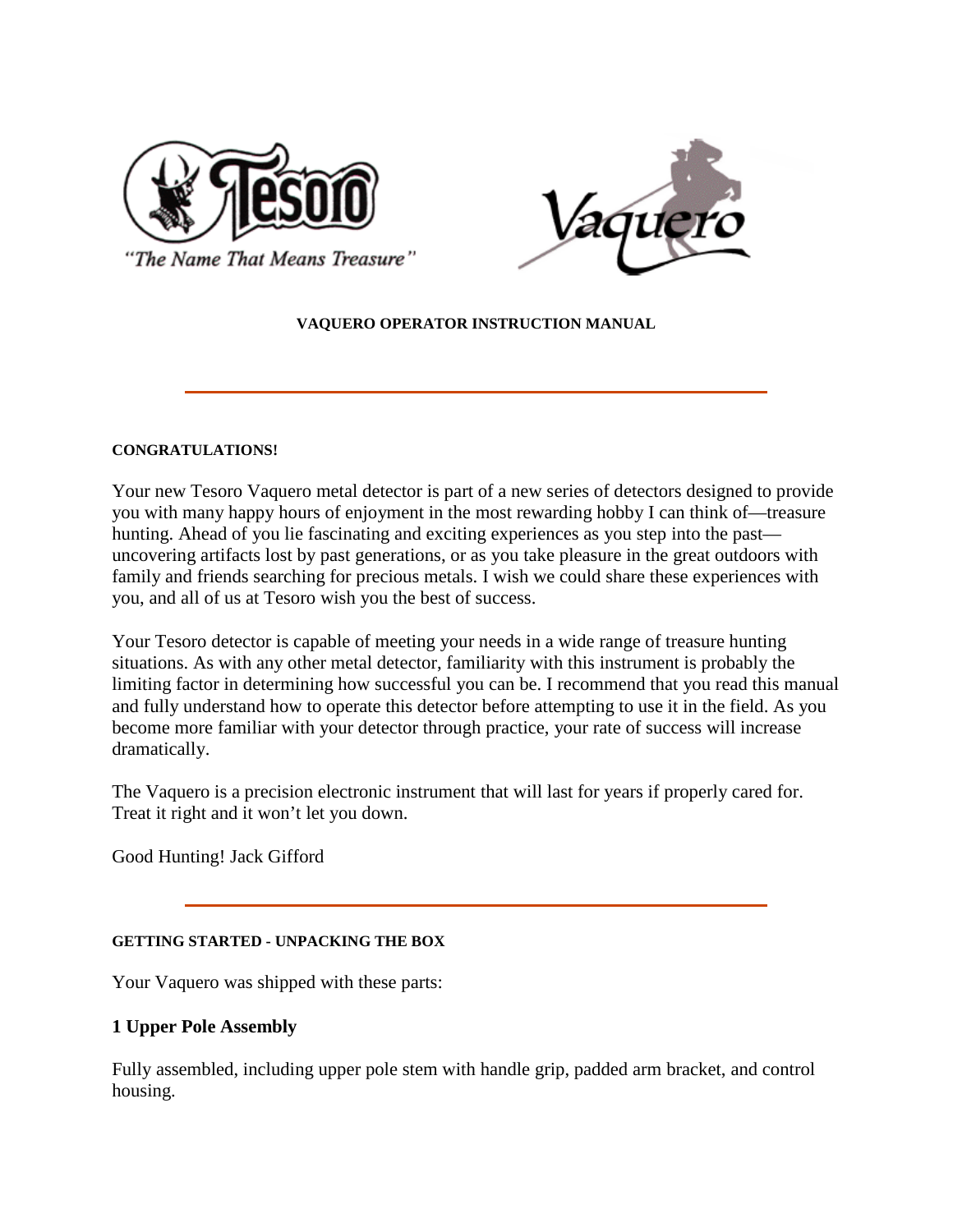# **1 Middle Pole Assembly With Pole Lock**

# **1 ABS Lower Pole Assembly**

Fully assembled, complete with two friction washers, mounting screw, and thumb nut.

# **1 9 x 8 Monolithic Searchcoil With 3' Cable and Scuff Cover**

# **1 9 Volt Alkaline Battery**

## **1 Operator Instruction Manual**

## **1 Warranty Card**

If any of these items are missing, immediately contact the Tesoro Authorized Dealer where you purchased your detector.



Assembly of the Vaquero is simple and requires no special tools. Just install the battery, mount the searchcoil on the lower pole assembly, connect the pole assemblies together, wrap the excess cable around the pole and, plug the cable into the control housing. Finally, adjust the pole length and searchcoil angle and you're ready!

### **INSTALLING THE BATTERY**

Your Vaquero is equipped with a battery test switch so that you can always be sure you are getting top performance. (See QUICKSTART for operation.) The battery should be checked after the detector has been on for about 10 minutes and then periodically when used for long durations.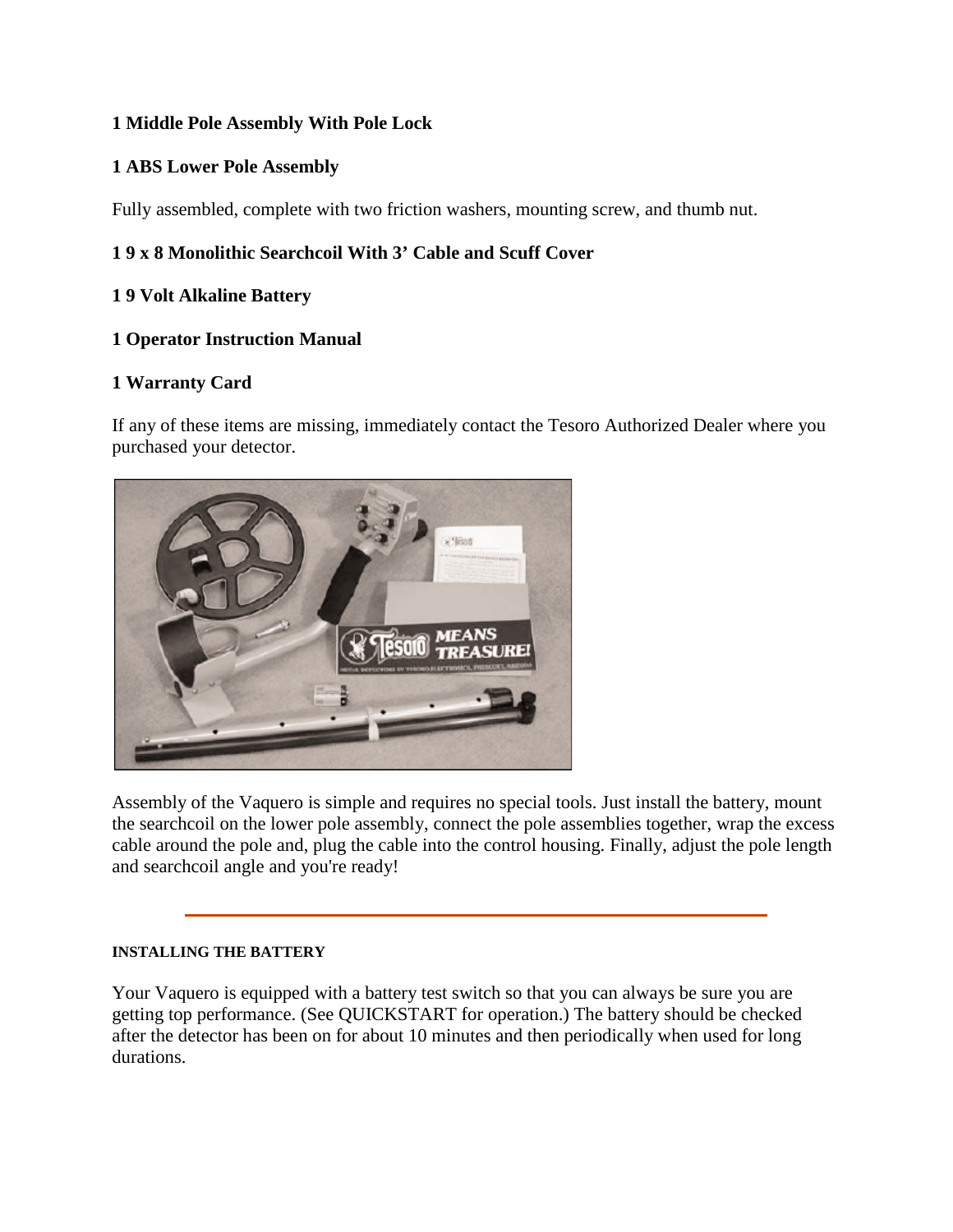

To install or replace the battery, first make sure the SENSITIVITY control is set to POWER OFF—turned completely counterclockwise past the "click." Remove the battery door from the back of the control housing. Do this by pressing your thumb firmly on the louvered square—at the bottom of the battery door—and sliding the battery door upward in the direction of the arrow.

Check the polarity on the battery and on the diagram inside the battery compartment. Make sure that they match and simply drop a fresh 9 volt alkaline battery into the compartment. *Note: If the battery is not installed properly, damage may occur to your detector.*

Replace the battery door by sliding it into place making sure the upper mount slots are in line and the lock tongue is snapped in place.

## **ASSEMBLING YOUR DETECTOR**

- 1. On the lower pole assembly, remove the mounting screw, and thumb nut from the pole tip.
- 2. Insert the pole tip between the mounting ears of the searchcoil and align the holes of the pole tip and washers with those of the mounting ears. *Note: The pole tip should fit very snugly into the mounting ears.*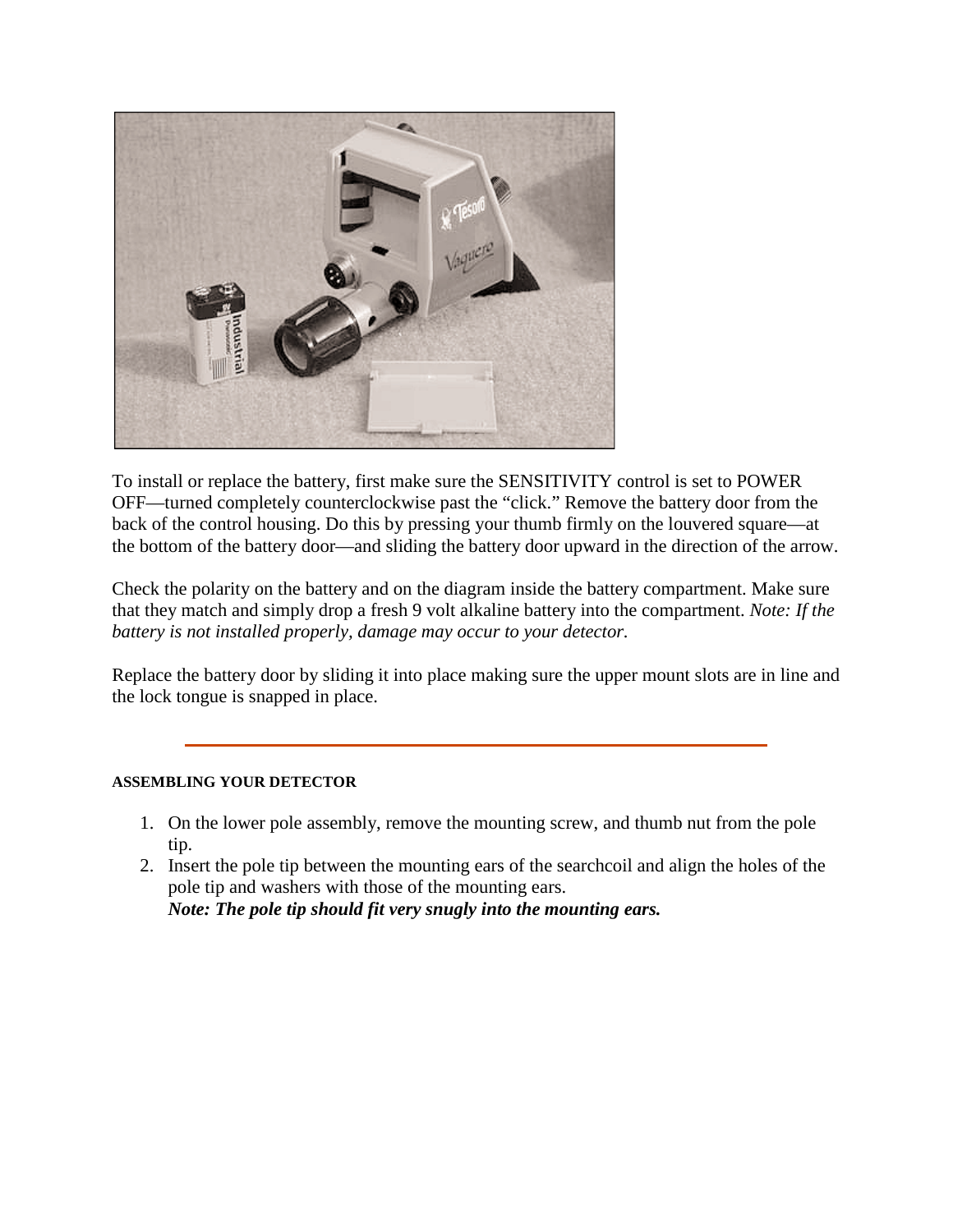

- 3. Insert the mounting screw through the holes in the mounting ears and pole tip—entering from the side opposite the cable connection.
- 4. Install the thumb nut on the mounting screw and tighten by hand. *Note: Do not overtighten the thumb nut. It should be snug but not too difficult to loosen up.*
- 5. On the middle pole assembly, depress the two spring buttons and slide the middle pole assembly into the upper pole assembly until the spring buttons click into the holes, locking the two assemblies into place. Tighten the pole lock to secure the two assemblies together.



- 6. Slide the lower pole into the middle pole until spring buttons click into the first set of adjustment holes. Turn pole lock to tighten the assemblies into place.
- 7. Wrap the cable around the pole leaving enough slack near the searchcoil to permit searchcoil adjustment.

*Note: Do not allow the cable to flop loosely over the searchcoil. Since the detector is sensitive enough to "see" the tiny wires in the cable, a floppy cable can cause false signals as the searchcoil senses the moving wires.*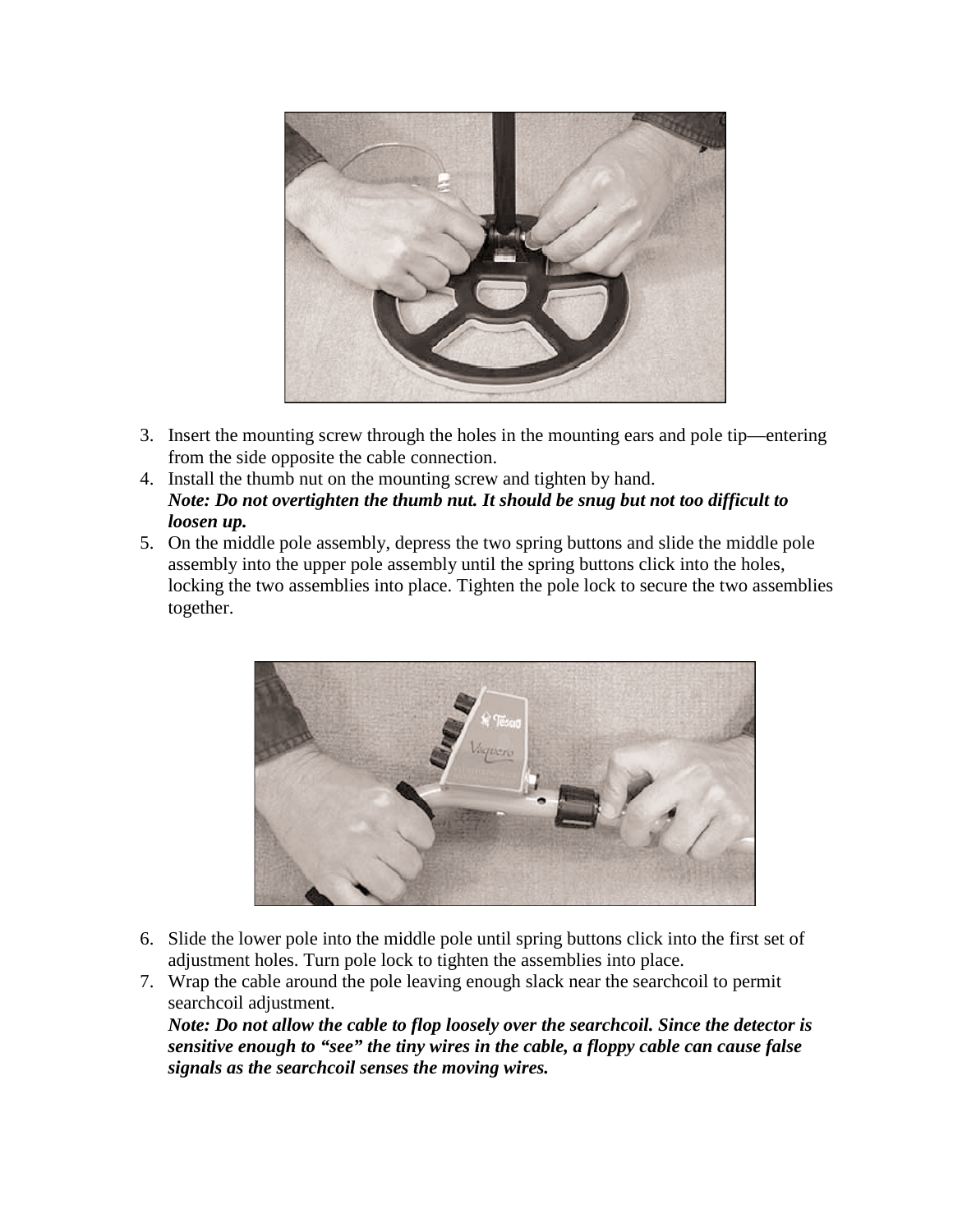8. Plug the male cable end into the female connector on the control housing and tighten the cable thumb nut. You are finished!

*Note: You will want to adjust the pole length and the searchcoil angle to your preference.*



### **ADJUSTING THE POLE & SEARCHCOIL**

The pole length should be adjusted so that the detector does not become uncomfortable or tiring after long periods of use. The detector grip should rest in your hand with your arm relaxed, your elbow straight but not locked, with the pole extending out in front of you at the approximate angle shown in the photo.

You should be able to swing the detector back and forth in front of you—using relaxed *shoulder movement*—while keeping the searchcoil as close to the ground as possible. This swinging movement is often called a "sweep."

The searchcoil should not touch the ground during your sweep. The pole length should be adjusted to allow this without having to lift the detector with your elbow or shoulder. The searchcoil should rest about one inch above the ground while you are standing erect. The angle of the searchcoil should allow the bottom to be parallel to the ground.

The pole length is adjusted by loosening the pole lock, then depressing the spring buttons and extending or shortening the pole until the spring buttons click into the set of holes that give you the most comfortable pole length.

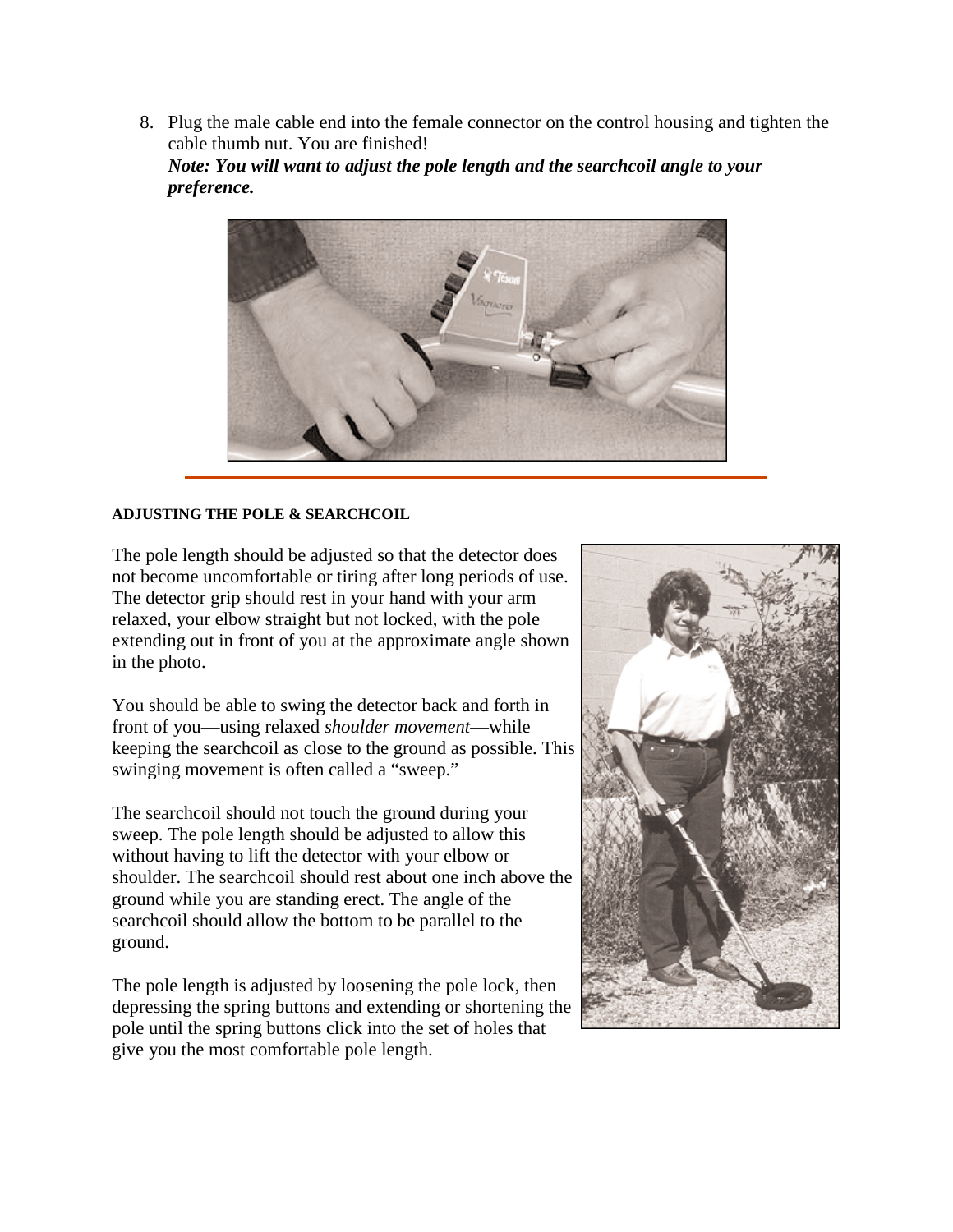To adjust the searchcoil angle, simply loosen the searchcoil thumb nut slightly and move the searchcoil into the desired position. Tighten the searchcoil thumb nut by hand so that the searchcoil will hold in place.

## **QUICKSTART - SELF-GUIDED TUTORIAL**

The Quickstart is designed to teach you how to use your new Vaquero. It provides a quick and easy means of learning your detector and the concepts behind all of the functions.

You will need the following items:

- 1. Your fully assembled Vaquero.
- 2. An iron target (a small nail or screw will do), a nickel, a quarter, and a couple of different pulltabs.
- 3. A nonmetal table top or counter.

## Here's what you will do:

- 1. Perform Audio Battery Test.
- 2. Adjust THRESHOLD.
- 3. Adjust GROUND BALANCE for Air Test.
- 4. Perform Air Test in ALL METAL Mode.
- 5. Adjust SENSITIVITY.
- 6. Perform Air Test in DISC Mode.
- 7. Perform Air Test in PINPOINT Mode.
- 8. Super Tune Your Vaquero.
- 9. Adjust FREQ Switch.

### **Prepare for the Quickstart**

Place your assembled Vaquero on the nonmetal surface. Make sure that there are no metal objects near the coil and remove any jewelry from your hands and wrists.

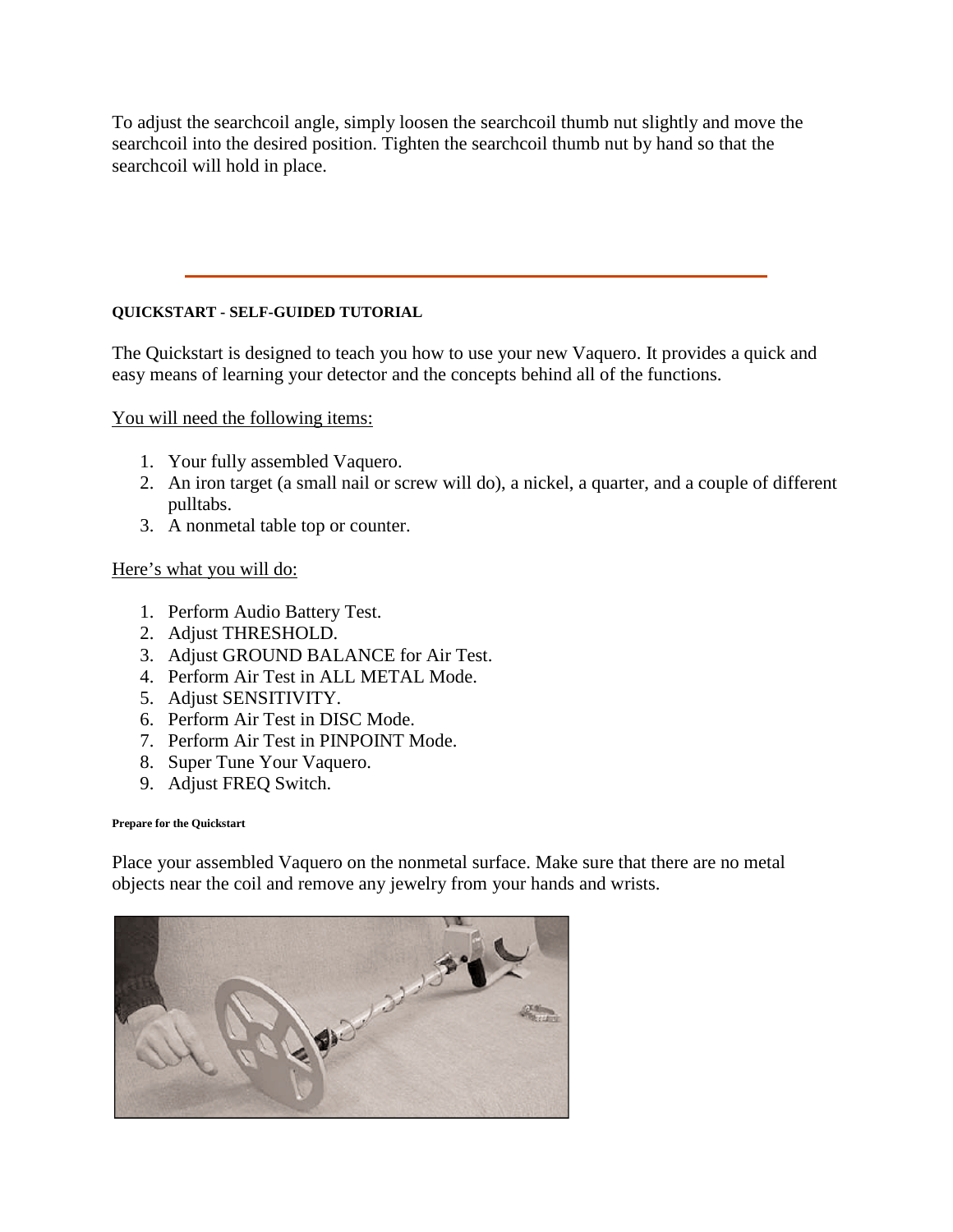Start with the controls like this:

- 1. THRESHOLD and SENSITIVITY knobs turned completely counterclockwise.
- 2. DISCRIMINATE LEVEL knob turned completely counterclockwise and clicked into the ALL METAL Mode.
- 3. GROUND BALANCE knob at the 12 o'clock position.
- 4. FREQ switch in the center position.

### **Perform Audio Battery Test**

Turn the SENSITIVITY knob from OFF to about 7 or 8. You will hear a series of quick beeps. If the battery is fully charged, you will hear 6 or 7 beeps. When you hear only 1 or 2 beeps, it will be time to replace your battery. This test is only performed when the detector is first turned on. If you would like to check the condition of your battery while hunting, turn your detector off and on again and listen to the beeps.

### **Adjust THRESHOLD**

To adjust the threshold tone, turn the THRESHOLD knob clockwise until you hear a slight but steady tone. You will have to turn the knob to somewhere between the 10 o'clock and 3 o'clock position to get the best hum.

The purpose of the threshold tone is to give a reference to judge targets for pinpointing, to adjust the ground balance (for more information on ground balancing, see the **"Adjust GROUND BALANCE for Air Test"** section and the "Ground Balancing in the Field" section) and to super tune the Vaquero. (For more information on super tuning, see the **"Super Tune Your Vaquero"** section.)

In the field, some targets may be small enough or deep enough that they will not be able to generate an audio signal by themselves. By monitoring a threshold tone, you already have a slight audio tone so changes are easier to hear. However, if your threshold tone is set too soft or too loud, small changes in the signal will be hard to hear. Take some time and find a threshold level that is right for you.

### **Adjust GROUND BALANCE for Air Test**

The ground balance function for your Vaquero is a form of discrimination that allows you to tune out the mineralization in the ground that may mask targets or decrease the detector's depth and sensitivity. The GROUND BALANCE knob is on a 3 and ¾-turn potentiometer. While the knob will turn endlessly in either direction, when the knob is at the end of its range, a slight drag will be felt while turning.

The following procedure is for the air test only. For directions on ground balancing your Vaquero in the field, see the **"Ground Balancing in the Field"** section.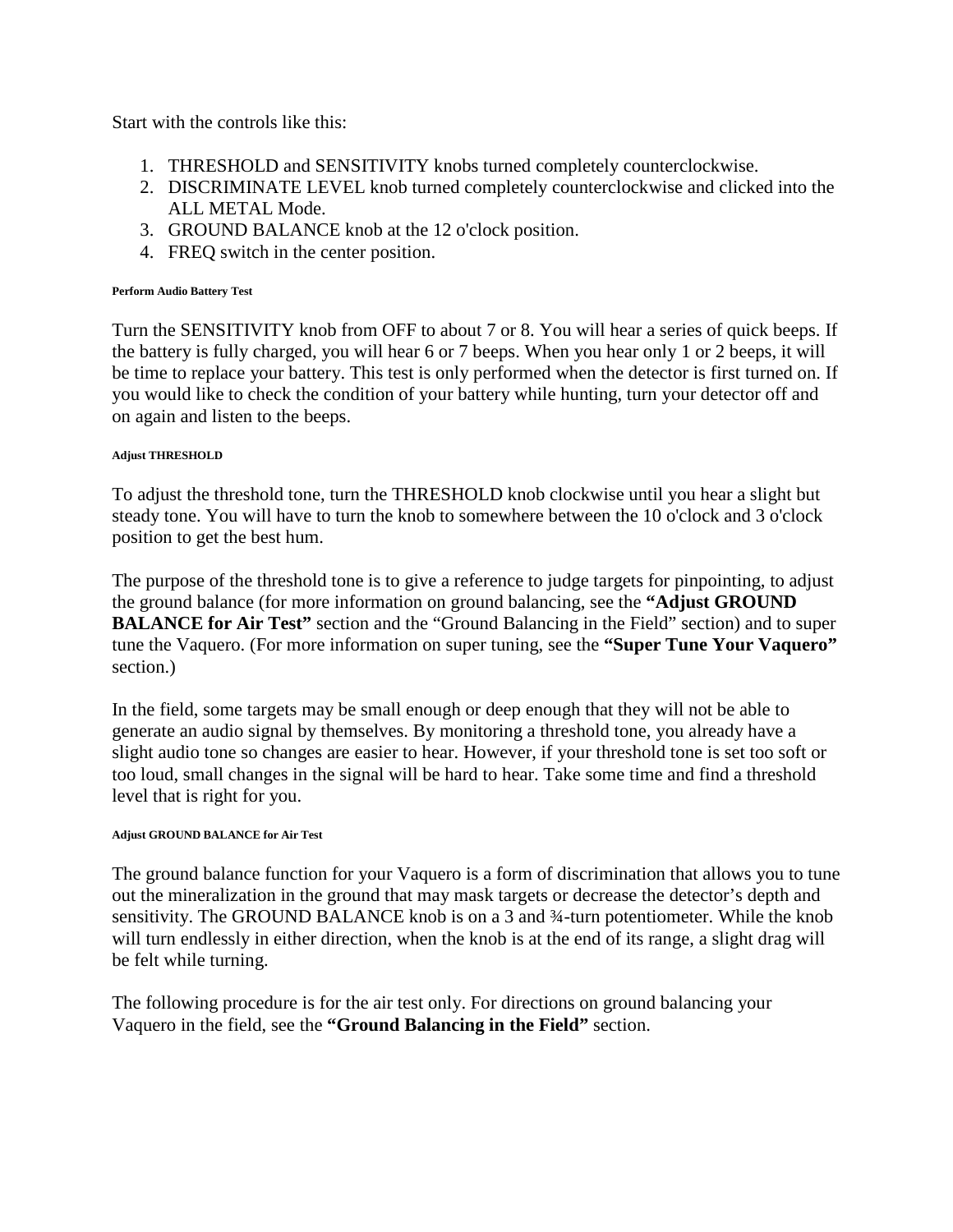To set the GROUND BALANCE knob for the air test, turn the knob 5 turns counterclockwise and then turn the knob 2 turns clockwise. This will make sure the GROUND BALANCE knob is just slightly above the middle part of its range. No further turns will be needed for the air test.

#### **Perform Air Test in ALL METAL Mode**

Once you have set the correct threshold hum and adjusted the ground balance, you are ready to perform an Air Test in the ALL METAL Mode. Your Vaquero has a VCO-style ALL METAL Mode. You will find that as targets get closer to the coil, the threshold tone will get louder and higher in pitch.

Try waving your targets in front of the coil. Start from a distance of 10 to 12 inches away from the coil and slowly work your way closer to the coil. Then try starting from 6 inches away from the left or right of your coil and work your way to the center of the coil. Notice the changes of the audio signal. Your strongest signal will always be closest to the center of the coil. Additional information can also be learned by the signal strength and pitch. A smaller or deeper target will give a less noticeable change in the threshold than a larger or shallower target will give.

Your Vaquero is equipped with an automatic Threshold Retune circuit in the ALL METAL Mode. While searching in the ALL METAL Mode, the circuit is constantly adjusting the threshold to maintain the steadiest possible audio tone. The Threshold Retune circuit can also be used to help the pinpointing of targets. Hold any target over the coil somewhere between four and six inches away from the coil. You will get a strong audio target signal. After a few seconds, the audio signal will drop to the preset threshold level. When this happens, move the target one or two inches to either side of the center of the coil. You will notice that the audio signal will go silent or null and that the target will only beep directly over the center of the coil. When this technique is used in the field, it will simplify your ability to quickly pinpoint your target.

Take some time and try all of your targets at different depths to find out how your detector sounds.

### **Adjust SENSITIVITY**

We are now ready to switch the detector into the DISCRIMINATE mode. Go to the DISCRIMINATE LEVEL knob and turn it slightly clockwise until it clicks. You will notice that the threshold hum will stop. The discriminate circuit uses a silent search mode, meaning that no sound will be heard until the coil goes over a target. The most common use of the detector is to hunt in the DISCRIMINATE MODE and push the PINPOINT button to pinpoint a target. This will give you that advantage of ignoring unwanted targets and not having to listen to the threshold hum until you are ready to pinpoint and dig a target.

The all metal circuit uses a single channel to detect various metals. The discriminate circuit uses two different channels, then amplifies and filters them. The detector will then compare the signals and determine whether or not to beep at the target. While there is a great advantage to ignoring unwanted targets, it can make the circuitry more susceptible to interference. A number of outside conditions such as power lines, highly mineralized soil, and wet salt sand can cause interference.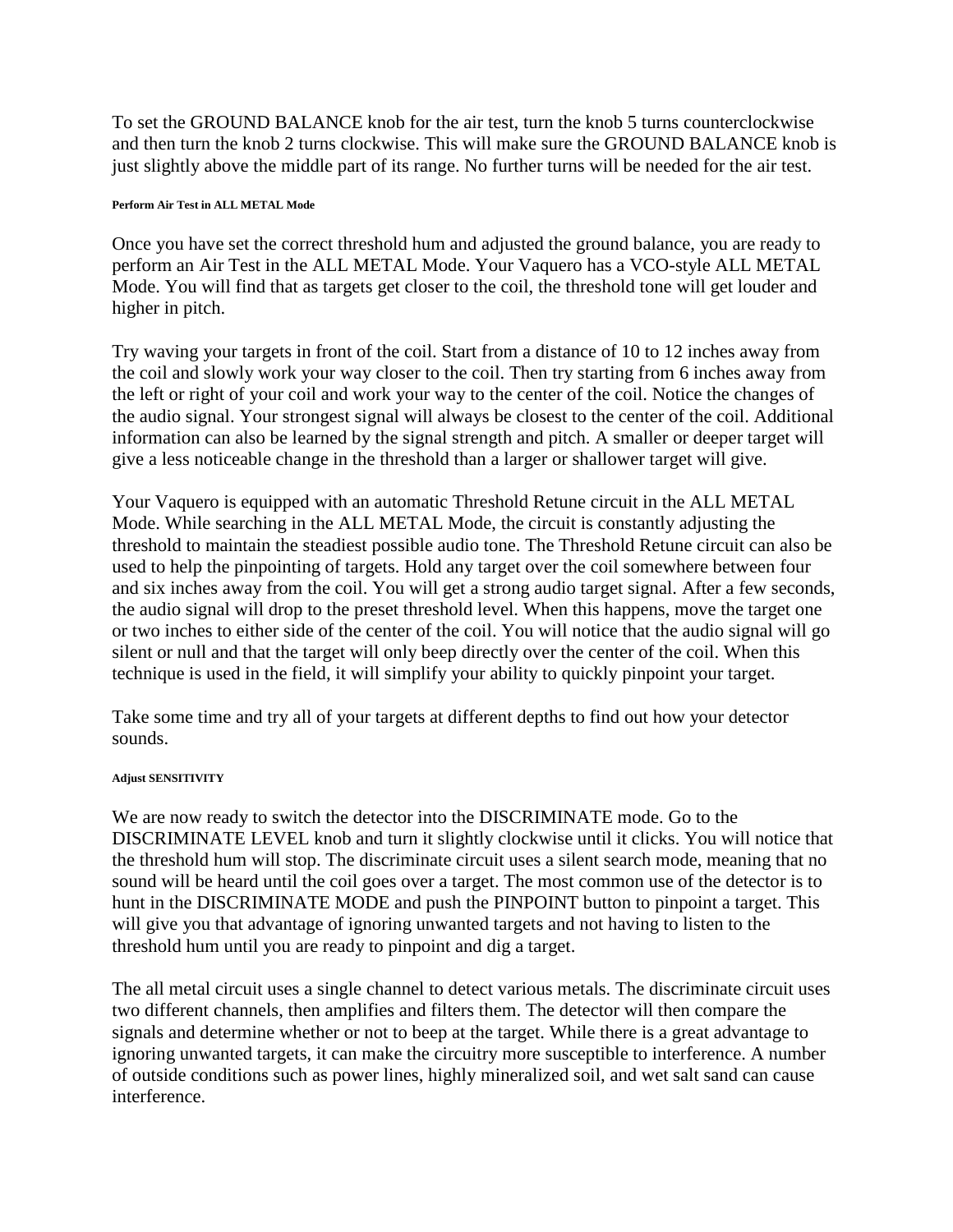The SENSITIVITY knob is used to raise or lower the power to the operational amplifiers, which changes the gain. Gain is a measurement of how much a signal is amplified. The higher the gain the more depth and sensitivity to small objects a detector has. Unfortunately, any small interference that is amplified can cause the detector to become erratic. The SENSITIVITY control is used to find the best gain setting in any location without letting the detector become unstable.

Take some time to try waving targets in front of the coil with different sensitivity settings. Notice that the higher the sensitivity setting, the farther away from the coil that a target can be and still respond with an audio signal.

### **Perform Air Test in DISC Mode**

As discussed before, the DISCRIMINATE Mode is used to filter unwanted targets from good targets. The principle behind this is pretty simple. The detector sends out a signal and then receives it back creating a small electronic field. As metal passes through the field that the detector generates, it causes a change in the received signal. The amount of change that each type of metal causes is fairly constant; therefore, we can tune our detectors to miss targets that we don't want to find. The change is based on the type of conductivity that each target has. The general list of conductive targets is as follows: iron, foil, nickels, gold jewelry, pulltabs, screw tabs, pennies, and silver coins starting with dimes and working up to silver dollars. This list is only meant to be a guide. There is a point that some pulltabs, nickels, and gold jewelry overlap. Also, the depth of the target and its orientation in the ground can change the received signal. A coin that is flat to the coil will produce a better signal than a coin that is on edge. Take some time to try different combinations of depths and orientations of your targets and find out how your detector responds.

We are now ready to discriminate targets from each other. We will start with the DISCRIMINATE LEVEL at MIN. Please notice that the DISCRIMINATE LEVEL knob has words that correspond to the items that are discriminated out.

All four targets (the iron, nickel, pulltabs, and quarter) will respond with a good audio signal at the MIN setting. Next, we will turn the DISCRIMINATE LEVEL up to or just slightly past the IRON level. This should be high enough to knock out the iron target and still get a positive response on the nickel, pulltabs, and quarter. When you are done, turn the DISCRIMINATE LEVEL to around the  $5¢$  setting. This level is high enough to knock out the nickel. At this time, the iron target and the nickel should give no response, while most of the pulltabs and the quarter will give a solid response. Next, turn the DISCRIMINATE LEVEL knob just past the TAB marking. At this time, most or all of the pulltabs should not give any audio signal. Only the quarter should give a strong signal. Now, roll the DISCRIMINATE LEVEL all the way to MAX. Notice that the quarter is still responding. The discrimination will not go high enough to lose most of the silver coins.

This air test was designed to quickly show you how your discriminate mode works. Each machine may be a little different from all of the others, so you may want to take some time and try different targets to find responses of your machine. At a later date, you may want to build a test garden to test your detector in the field.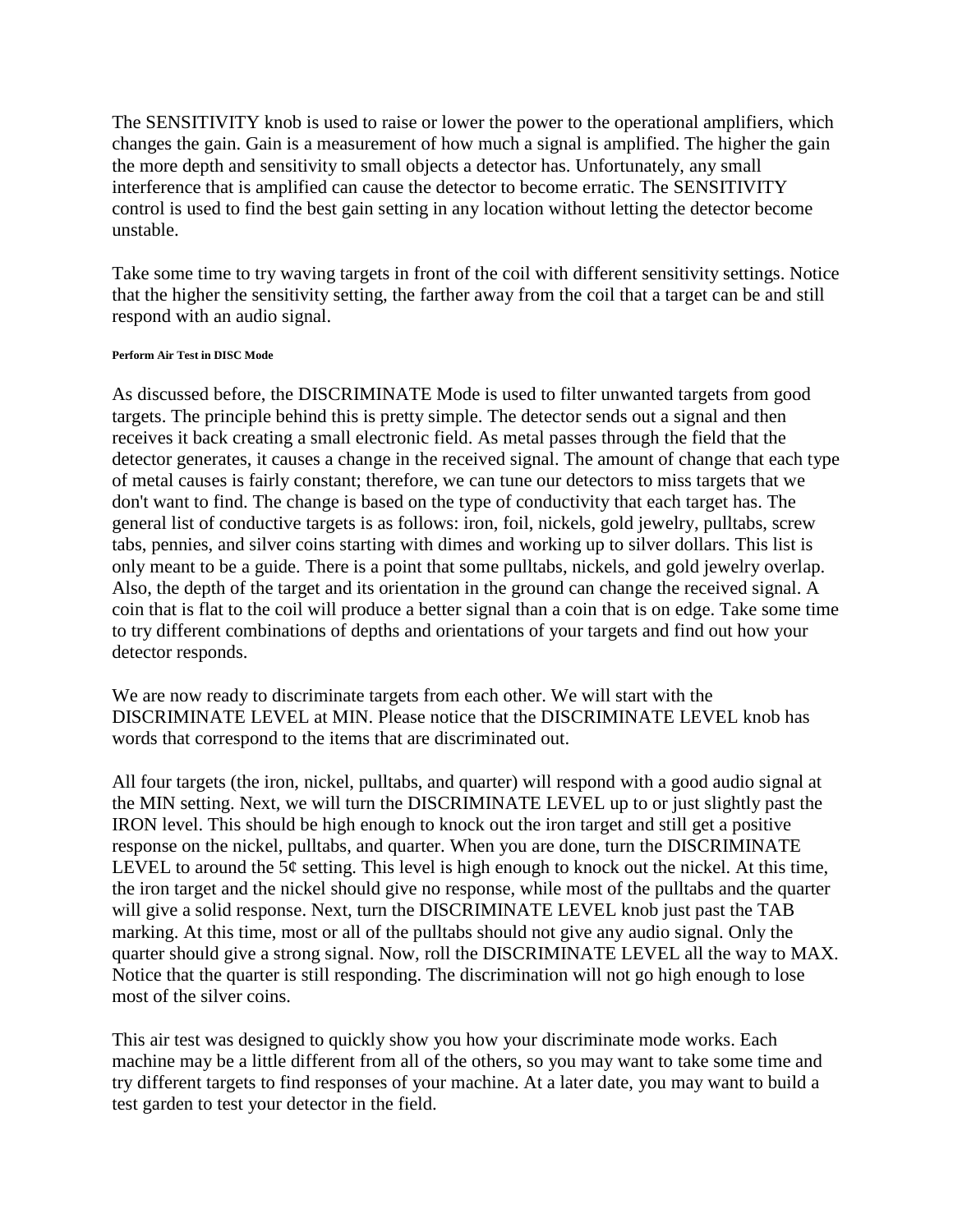#### **Perform Air Test in PINPOINT Mode**

When you are hunting in the DISCRIMINATE Mode, the PINPOINT button will allow you to momentarily switch back into the ALL METAL Mode. The PINPOINT button is springloaded and must be pressed and held to shift into the ALL METAL Mode.

At this time, you should be in the Silent Search Discriminate Mode. Press the PINPOINT button and you will immediately hear the threshold audio tone. This indicates that you are now in the ALL METAL Mode. Hold the button in and check your targets. They will respond like in the ALL METAL air test.

Take some time to try different discriminate levels and then check them with the PINPOINT Mode. You will notice some distinctly different tones. Practice and experience will give you large amounts of information that will help you decide whether or not to dig a target in the field.

#### **Super Tune Your Vaquero**

The Vaquero can be set up to get even better depth and sensitivity while operating in the DISCRIMINATE Mode. Super tuning is accomplished by working in the DISCRIMINATE Mode and turning the THRESHOLD knob to the highest setting.

## *Super tuning your Vaquero will cause the threshold audio level to be set too high for accurate All Metal or Pinpointing operation.*

To start, turn the DISCRIMINATE LEVEL knob to just above the IRON setting and turn the SENSITIVITY knob as high as it will go without causing the detector to chatter. Check a target or two and notice how far away you can get from the coil and still receive a repeatable audio signal. Now, turn up the THRESHOLD knob and recheck the targets. You should see an increase in the distance from the target to the coil. Push the PINPOINT button. Notice that the threshold tone is far too loud to accurately identify some of your targets.

When hunting with a super tuned Vaquero, you should ground balance the detector with the threshold tone set at the level of a low steady hum. After you have ground balanced, you can turn up the THRESHOLD knob to super tune your detector.

Take some time to try different targets and settings in an air test to see how well your detector will work in the ground.

#### **Adjust FREQ Switch**

Your Vaquero comes equipped with a frequency shift switch (FREQ1, FREQ2, and FREQ3). This switch is used to change the operating frequency of your detector. This ability will help you to work a larger number of areas. The most common use would be during a large hunt where another hunter has the same frequency machine as your detector. Two machines that are on the same frequency will start broadcasting to each other. This is called crosstalk. If you experience crosstalk in the middle of a hunt, just flip the FREQ switch to another setting. This is very easily done and can be done in the middle of a sweep. Changing the frequency can also help in some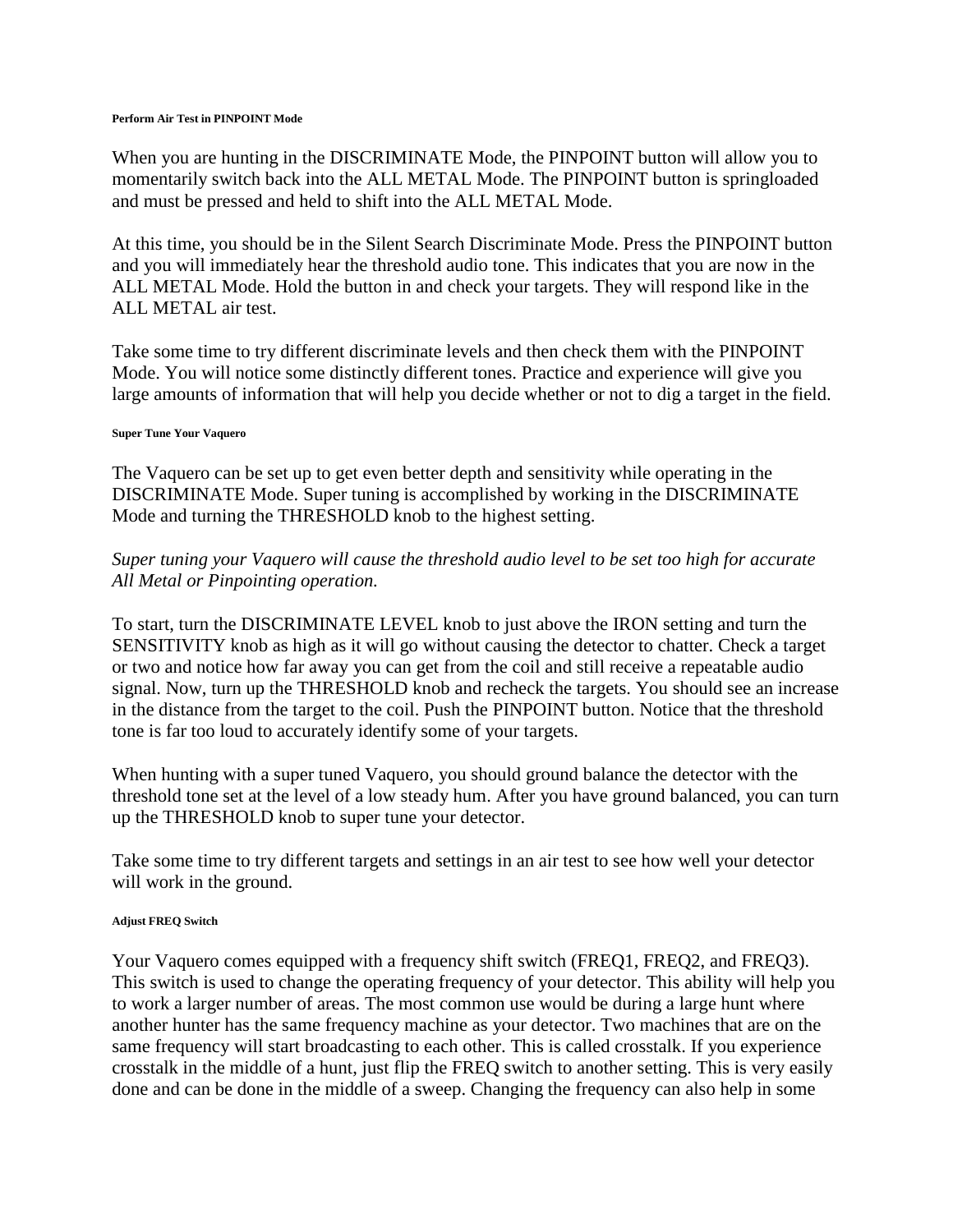urban areas where there may be a high concentration of radio or cell phone traffic. If your detector is acting erratically after adjusting the SENSITIVITY and GROUND BALANCE, try shifting the FREQ switch and resetting the SENSITIVITY and GROUND BALANCE.

Changing the operating frequency will not change the audio frequency of the signal in the speaker. The audio frequency is controlled by a microprocessor and will not shift.

**Conclusion**

Congratulations, you have just finished the Quickstart for your new Vaquero detector and in the process have learned quite a lot about your detector. But experience is the best teacher. I would recommend that you get out and practice with your detector as much as possible. Any time spent using your detector will give you valuable experience.

## **OPERATING TECHNIQUES**

### **Ground Balancing in the Field**

Ground balancing is not a difficult procedure, but it is critical if you desire maximum depth and stability. It is especially important if you plan to find deep relics or prospect for gold nuggets.

*No matter how or where you will be hunting, or whether you will be hunting in the All Metal or Discriminate Mode, you must tune the ground balance for the area that you will be hunting. If you fail to ground balance for every site, you will not be working at the peak of your detector's performance and may lose both depth and sensitivity.*

To ground balance in the field, we will start by assuming your detector is turned off. This will be the normal condition of your detector when you start hunting. Ground balancing can be done at any time while you are using the detector. It is *not* necessary to turn the machine off each time that you ground balance.

Start with the controls in the following position:

- 1. SENSITIVITY on OFF.
- 2. DISCRIMINATE LEVEL clicked into the ALL METAL.
- 3. All other controls will be set during the ground balancing procedure or are not applicable at this time.

Turn the detector on by rolling the SENSITIVITY knob clockwise to about 9 or 10 on the dial. You will hear a quick double beep to let you know the detector is operating. Next, adjust the THRESHOLD knob until a slight, steady hum is heard. The machine is now ready to be ground balanced. Next, find an area that has no metal targets in the ground, as this may give false readings while in the ground balance procedure.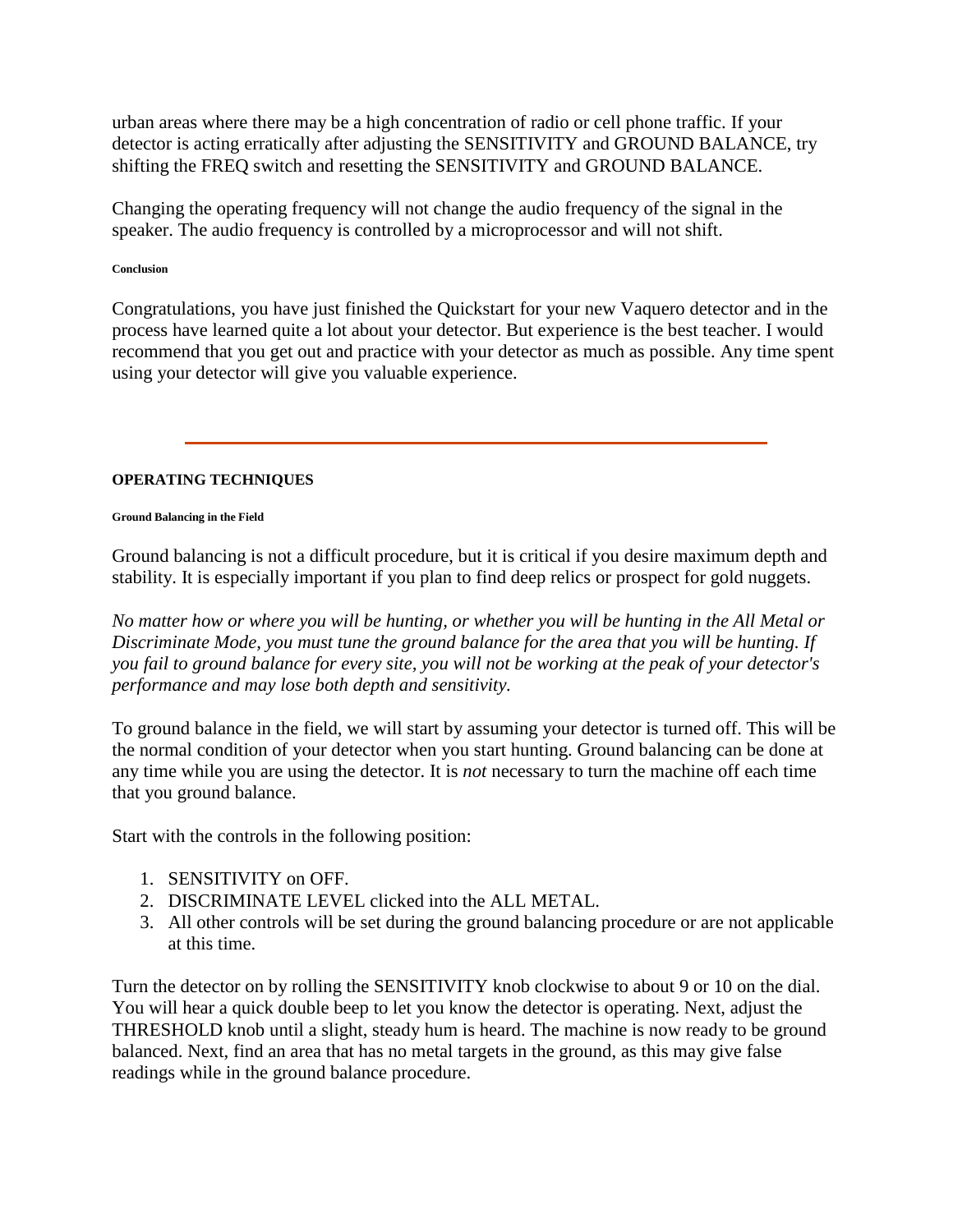Raise your searchcoil about 6 to 8 inches off the ground. This is high enough so that the detector will no longer read the minerals in the ground. While listening to the threshold sound, lower the searchcoil to about 1 inch off the ground. As the coil is dropped, the detector will start to read the ground minerals and will give you one of three sounds: 1) The threshold tone will get louder and raise in pitch. This is a positive response; 2) The threshold tone will go quiet, followed by a quick tone. This is called a negative response; 3) There will be no change in the threshold tone as the coil is dropped. This is the balanced response. When you get a balanced response, the detector is telling you that it is ready to hunt.

The positive and negative responses are easy to adjust. If you get a positive response, turn the GROUND BALANCE knob towards the minus sign on the face or in a counterclockwise direction. Getting a negative response means turning the GROUND BALANCE knob towards the plus sign on the faceplate or in a clockwise direction.

Here is an example of balancing: After setting up the detector, you raise the coil and then push it to the ground. As the coil drops, the threshold hum gets louder. You then turn the GROUND BALANCE knob counterclockwise towards the minus sign. You pick up the coil and push down again. This time you get a slight negative response. Turn the GROUND BALANCE knob a little bit towards the positive or in a clockwise direction. When raising and lowering the coil, the threshold makes no change as the coil is dropped. At this point the detector is balanced for the area and is ready to hunt.

Ground balancing is a learned skill, one that you should practice often. AVOID THIS! Never tilt your searchcoil when "pumping" your detector to ground balance. It is easy to practice almost anywhere—your front or backyard, a local park or a fair-sized flower garden. When you are practicing, make sure that there are no pieces of metal underneath your coil that may cause a target sound.

# *Please remember that the coil must be lifted straight off of the ground. Swinging the coil in an arc, like a pendulum, will cause false readings and will result in an improper ground balance.*

#### **Handling Your Detector**

The detector should be held in a position that is comfortable for you as shown in the **"Adjusting The Pole & Searchcoil"** section in **GETTING STARTED.** Swing the detector from side to side in about a three foot arc, overlapping succeeding strokes well. This motion is called a "sweep." The Vaquero is designed to get maximum depth without the frantic pace required of earlier motion detectors, so go at a pace that is comfortable for you. In fact, trying to hunt too fast may even cause a loss of depth in heavily mineralized locations.

Regardless of which mode you are using, try to keep your searchcoil height constant and close to the ground. Most people tend to raise the coil at the end of a sweep—much like a pendulum especially if they are in a hurry. Try to avoid this as any increase in height from the ground will cause a corresponding loss of depth.

In areas with well-kept lawns, the easiest way to maintain a constant searchcoil height is to allow the coil to rest on the grass as you sweep from side to side. In rough and rocky areas, it is best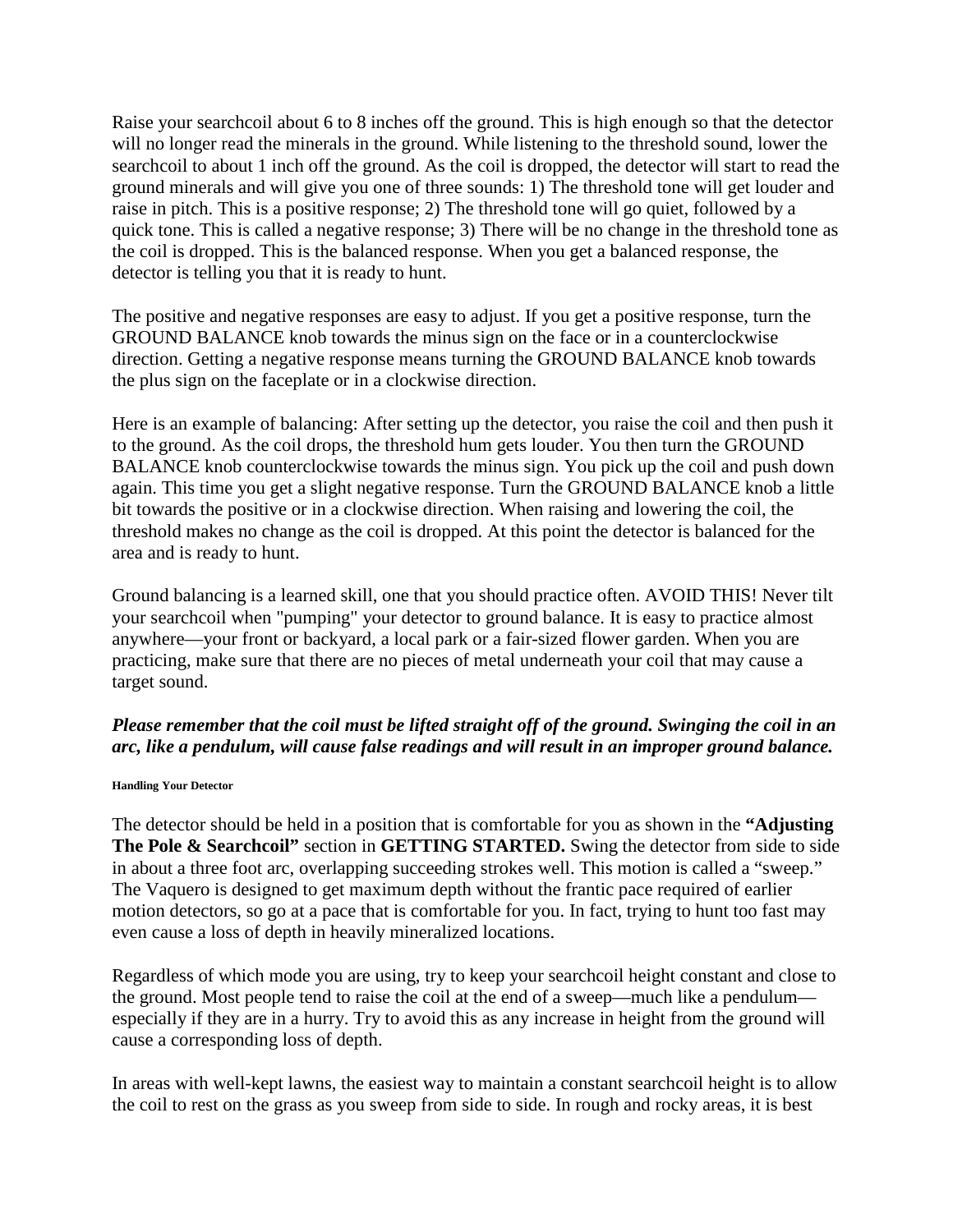not to "scrub" the coil on the ground, as the rocks will act like abrasives and wear away the coil bottom (an scuff cover will protect against this). Sweep the coil as close to the ground as possible without touching. Hitting the ground or rocks may cause a false signal, much like a desired target would. Sweeping the coil too high above the ground results in a loss of depth.

#### **Pinpointing a Target**

When pinpointing a target, the ALL METAL Mode can offer advantages over the DISCRIMINATE Mode, such as no false signals and no need to move the searchcoil to get a target response.

A good method for pinpointing in ALL METAL Mode is "X-ing" the target with the searchcoil. Remember that the target's response sound is always greatest when the target is directly under the center of the searchcoil. To "X" a target, sweep the searchcoil over the target from side to side and then from front to back until you can identify the center of the X—the spot on the ground where the target response sound is the greatest.

Pinpointing a target in the DISCRIMINATE Mode is probably best done by "X-ing" as well. Remember that the detector will beep just as the target passes under the center of the searchcoil. Slowing the sweep speed down will help you pick out the center of the X because the target response is reduced at very slow speeds making it easier to correlate the sound with the coil center.

Another easy method is to sweep the coil from side to side across the target in very short sweeps as you slowly move forward and backward across the target. Slow down the sweep rate and shorten the sweeps until you just barely get a response at one spot. The target will be directly below the coil center at this response time.

Another method of pinpointing in the DISCRIMINATE Mode is to quickly change to the ALL METAL Mode to check the target response. Remember that all metal mode is not susceptible to the false signals of the DISCRIMINATE Mode and can sometimes give a clearer and more consistent response to difficult targets such as a dime buried next to a pulltab. By switching back and forth between modes and comparing the target response sound in all metal to the target response sound in discriminate, you can often better identify the likely location of the target.

Finally, raising the searchcoil during pinpointing can also help by narrowing the response to the target. Practice pinpointing often, and you will soon become more accurate and faster.

#### **Planting a Test Garden**

To better learn how your detector will perform in the field, it would be helpful to bury some coins and trash metal junk items in an area that you know is clear of other metal objects, and then try the Vaquero in the ALL METAL & DISCRIMINATE Modes. Check the area in ALL METAL Mode to be sure it's clear of trash. Then bury the targets at least 1 foot apart and from 2 to 4 inches deep to start. Make a map of the area to be sure you know what each target is and how deep it is. Practice on these targets to familiarize yourself with your detector's target response. This will also help you learn the proper sweep speed for best operation. This type of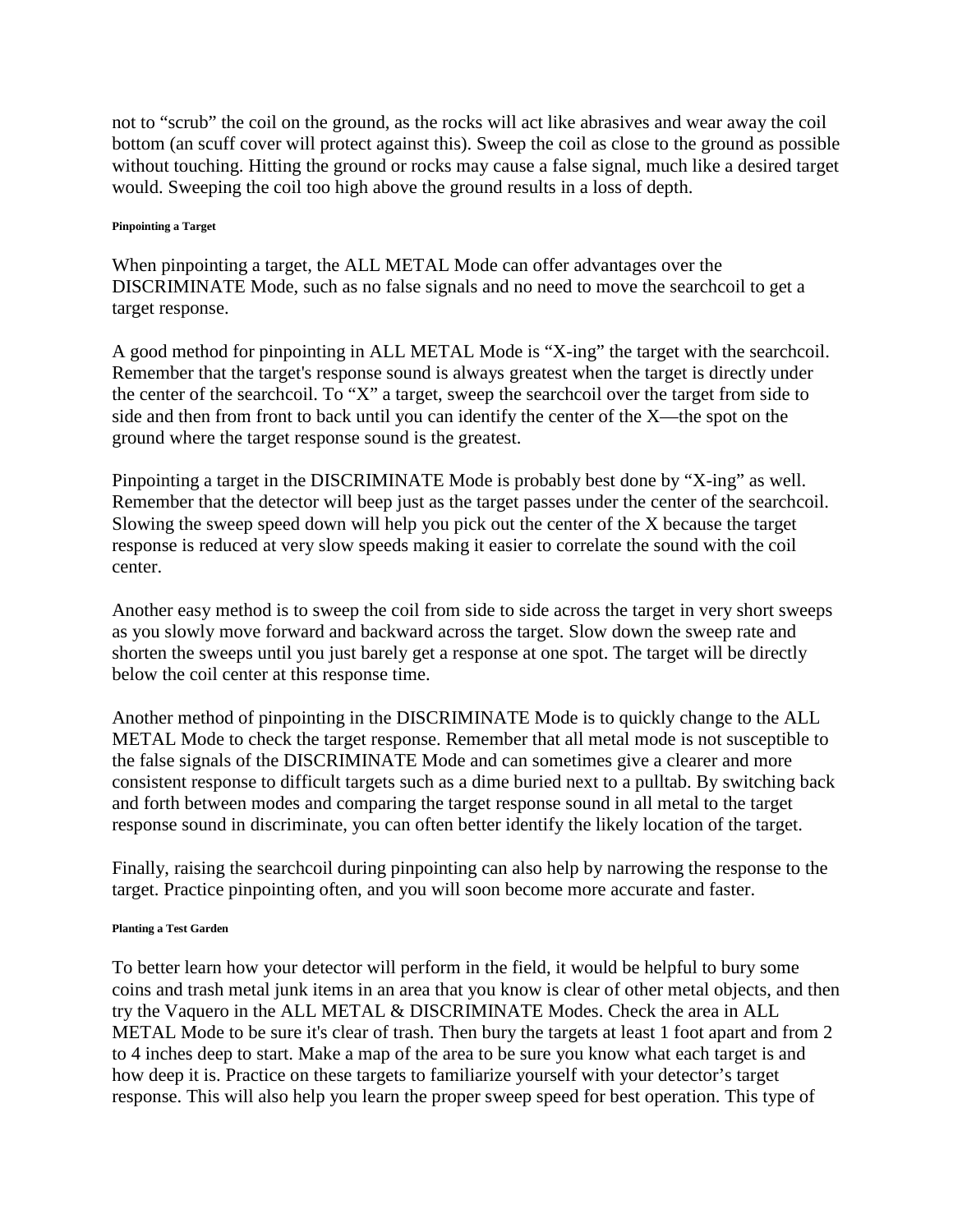practice area is often called a "test garden" or "test bed" and is one of the best tools to help you develop your metal detecting skills.

### **[RECOMMENDED RECOVERY METHODS](http://www.tesoro.com/sample/info/faq/recovery)**

### **CARE AND USE**

#### **Basic Care**

The Vaquero is a sturdy instrument, but it is not designed to withstand abuse. In caring for your Vaquero there are several important "DO NOTs" to remember. DO NOT use it to pry rocks loose or to beat bushes out of the way. DO NOT drop the machine into water. DO NOT use it unprotected in the rain. DO NOT leave it exposed at night where dew could form on it. DO NOT store it in places that could get extremely hot (next to a woodstove, in an attic). DO NOT leave it in the trunk of a car or in the back of a hatchback-style car where high temperatures could build up. DO NOT store it with the battery installed as batteries may leak. DO NOT spray lubricants such as WD-40, or any type of cleaners, solvents, sealants or other chemicals into or onto the electronic parts, switches or controls. And finally, DO NOT attempt to modify or repair the detector's electronics as this will void your detector's warranty.

# **THE WARRANTY DOES NOT COVER DAMAGE RESULTING FROM AN ACCIDENT, NEGLECT OR ABUSE.**

#### **Protecting Your Investment**

Often detectorists are disappointed when their new detector slowly becomes less and less responsive and seems to have lost some of its original peak performance. You can help avoid this from happening to your detector by following these basic care and protection guidelines:

- Operate your detector exactly as recommended in this Operator Instruction Manual.
- Use only high-quality alkaline batteries of the correct voltage. Never substitute a different voltage. When using a Ni-Cad battery, always use a separate convertible pack with the proper voltage output for the detector's design.
- Remove the battery from the detector after each use. This will prevent damage to the detector if the battery leaks.
- The searchcoil cable is hard-wired to the searchcoil and protected by a strain relief. Inspect the strain relief frequently to make sure it is firmly attached and intact.
- Keep cables properly wound around the pole stems and protect them during use. Floppy, pinched, or cables that become snagged during use may short, causing erratic noises or unnecessary replacement of the searchcoil.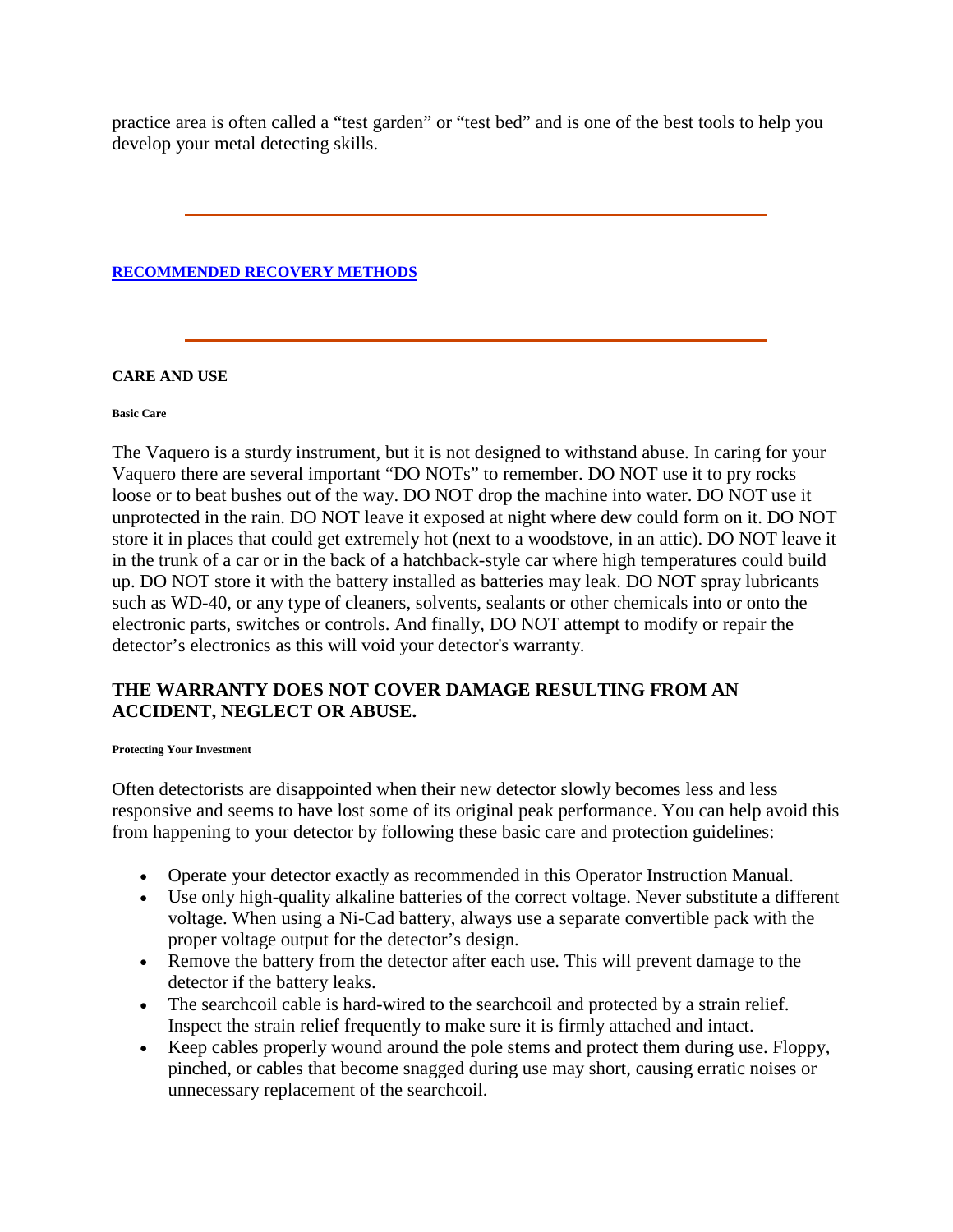- Sweep the searchcoil carefully, especially when using around rocks and building foundations. Avoid hitting the searchcoil against hard, solid objects and surfaces.
- Keep your searchcoil slightly off of the ground during the sweep, especially when using in gravel or hard, rocky dirt.
- Always use a properly designed protective scuff cover on the searchcoil. (See "Optional Accessories" in the next section.)
- Remove and clean out scuff covers periodically to avoid buildup of mineralized dirt particles which will affect performance.
- The searchcoil is waterproof and can be submerged in either fresh or salt water. After the searchcoil is used in salt water, rinse it and the lower stem assembly well with fresh water to prevent corrosion of the metal parts.
- The searchcoil is waterproof but the electronics are not, so always prevent any moisture or water from entering the control housing and never allow the cable connectors to become submerged in water.
- If working in or near water, or if there is a possibility of rain, use a protective weather resistant pouch or plastic bag to cover the control housing. Make sure it can "breathe" in order to ensure against condensation buildup inside.
- After each use, clean the detector with a soft cloth to remove dust, moisture, or other contaminants.
- When transporting the detector in a car during hot weather, store it on the floor of the passenger compartment if possible. Using a carry bag gives additional protection. In any case, never allow the detector to roll around unprotected in the trunk or back of a pickup truck.
- Protect your detector from dust, moisture, and extreme temperatures during storage.
- When shipping, use the original factory carton or similar heavy-duty container and provide a minimum one inch of padding around all parts.
- Treat your detector as you would any sensitive electronic instrument. Though ruggedly constructed and designed to withstand the demands of normal treasure hunting, proper care is essential.

# **OPTIONAL ACCESSORIES**

Tesoro metal detectors and genuine Tesoro accessories are sold only through independent Tesoro Authorized Dealers, who are almost always metal detectorists themselves. They can answer your questions about your Tesoro detector, what accessories may be helpful and about metal detecting in general.

See your Tesoro Authorized Dealer for more information and prices on optional accessories.

### **Searchcoils**

The 9 x 8 monolithic searchcoil provided with the Vaquero is designed for best all-around performance. Optional searchcoils may add to your detector's performance.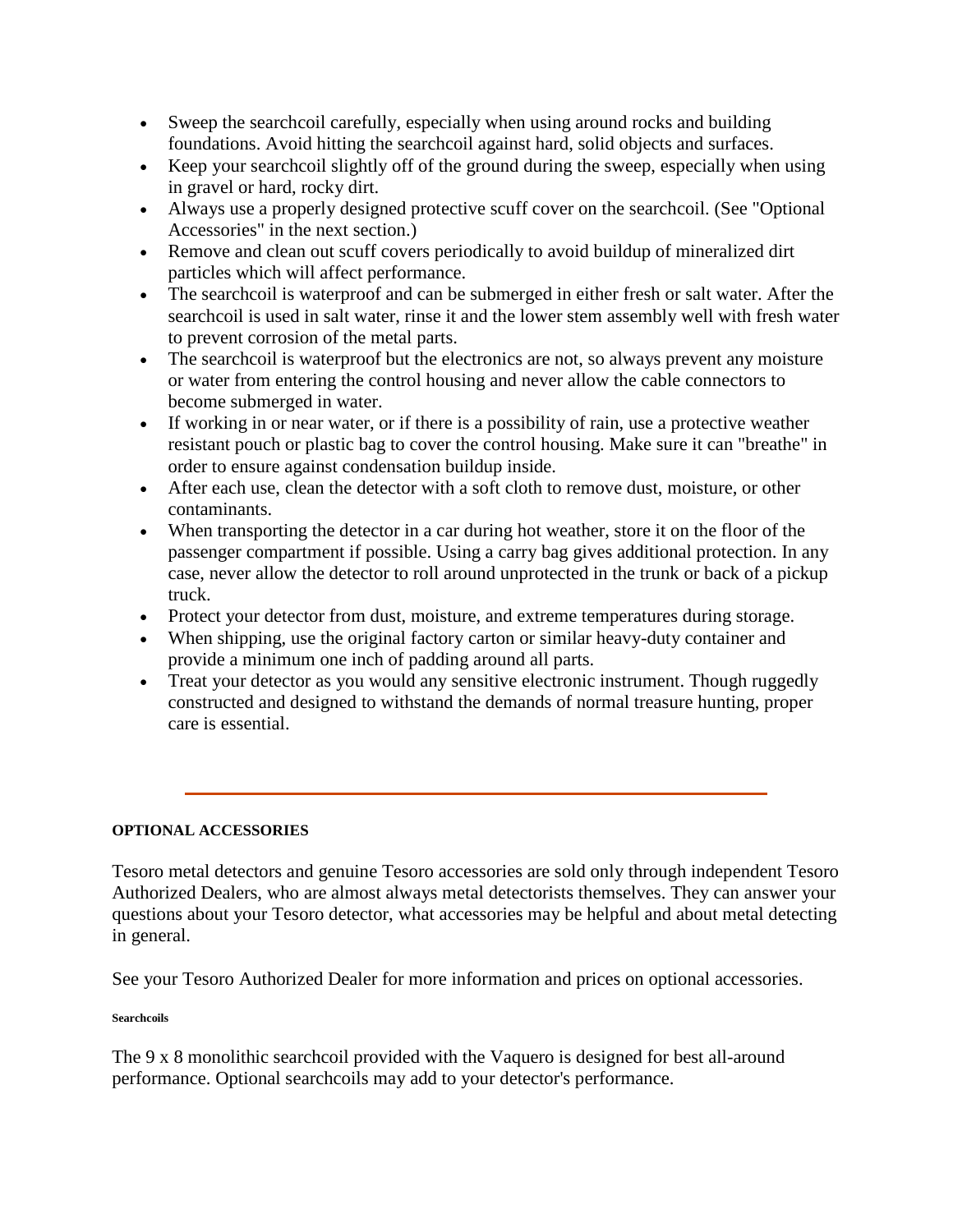Smaller searchcoils give better "target separation"—that is, more distinct target response for metal objects buried closely together—which is very useful when hunting trashy sites. Very small searchcoils can deliver the best response and depth to small targets such as fine gold chains with some sacrifice in depth on larger objects. Larger searchcoils give a wider sweep, covering more ground, and provide greater depth especially on larger objects; however, they may not detect some very small objects such as half dimes and will have difficulty in very trashy areas.

Wide scan searchcoils ignore ground mineralization better than concentric searchcoils and may offer improved performance in extreme ground conditions.

Selecting the right optional searchcoil depends on factors such as what you are searching for and search site conditions. No one searchcoil is better than all the rest. Several optional interchangeable searchcoils are available for the Vaquero. They are all easy to mount and require no special tools. See the next page for a list of these searchcoils with the Tesoro part # and description.

#### **Tesoro Searchcoils**

| <b>Tesoro Part#</b>              | <b>Description</b>       |
|----------------------------------|--------------------------|
| COIL-575RC-SC-G                  | 5.75" round concentric   |
| COIL-7EC-G                       | 7" elliptical concentric |
| COIL-8RC-G                       | 8" round concentric      |
| COIL-8.5RW-G                     | 8.5" round widescan      |
| COIL-10EW-G                      | 10" elliptical widescan  |
| COIL-11RW-G                      | 11" round widescan       |
| COIL-12x10W-LC-G 12x10" widescan |                          |

Optional scuff covers are also available for any Tesoro searchcoil.

### **Headphones**

Most metal detectorists prefer to use headphones instead of the detector's built-in speaker. Headphones help block out background noise (such as wind) and make it easier to hear faint signals. Headphones with a builtin volume control will allow you to adjust the sound volume to your preference.

## **SPECIFICATIONS**

Searchcoil Size  $9 \times 8$ 

Operating Frequency 14.3 kHz, 14.5 kHz, 14.7 kHz Searchcoil Type Monolithic (Carbon Fiber)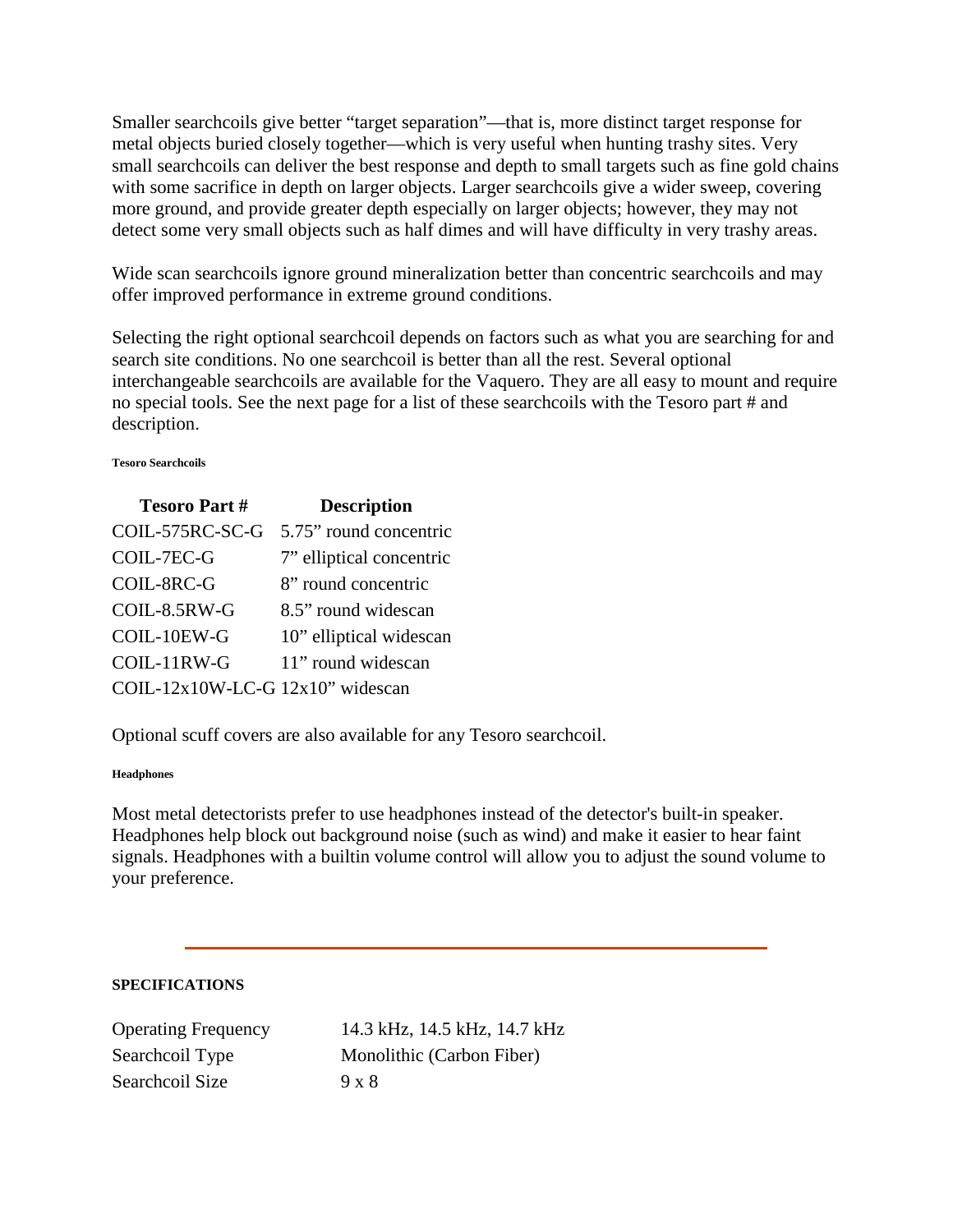| Approx. 3'                                |
|-------------------------------------------|
| Approx. 293 Hz or VCO                     |
| $1\frac{1}{2}$ speaker and headphone jack |
| $\frac{1}{4}$ stereo plug                 |
| $2.2$ lbs.                                |
| One 9 volt DC (alkaline)                  |
| 10 to 20 hours                            |
| Optimum Temperature Range 30° to 100° F   |
| 0 to 75% R.H.                             |
| Threshold-based All Metal                 |
| <b>Silent Search Discriminate</b>         |
| All Metal Fast Auto-Tune                  |
|                                           |

### **Metal Detectorist's Code of Ethics**

- 1. Always check federal, state, county and local laws before searching. It is your responsibility to "know the law."
- 2. Abide by all laws, ordinances or regulations that may govern your search and the area you will be in.
- 3. Never trespass. Always obtain permission prior to entering private property, mineral claims, or underwater salvage leases.
- 4. Do not damage, deface, destroy, or vandalize any property, including ghost towns and deserted structures, and never tamper with any equipment at the site.
- 5. Never litter. Always pack out what you take in and remove all trash dug in your search.
- 6. Fill all holes, regardless how remote the location. Never dig in a way that will damage, be damaging to, or kill any vegetation.
- 7. Do not build fires, camp at or park in non-designated or restricted areas.
- 8. Leave all gates and other accesses to land as found.
- 9. Never contaminate wells, creeks, or any other water supplies.
- 10. Be courteous, considerate, and thoughtful at all times.
- 11. Report the discovery of any items of historic significance to the local historical society or proper authorities.
- 12. Uphold all finders, search and salvage agreements.
- 13. Promote responsible historical research and artifact recovery and the sharing of knowledge with others.

#### **WARRANTY SERVICE**